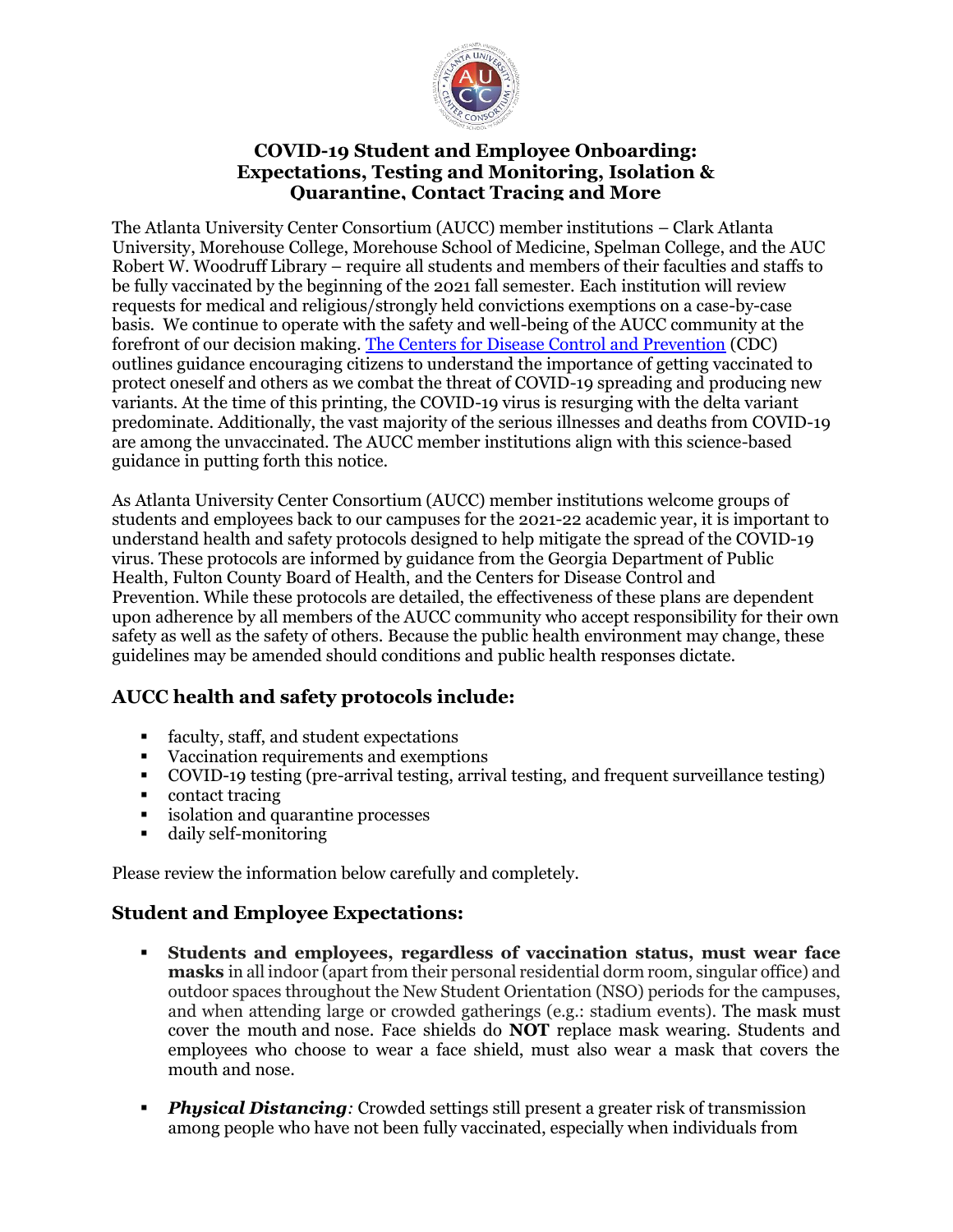unknown vaccination status are brought together (mixed population). Students and employees, **regardless of vaccination status,** are expected to observe physical distancing of at least 6 feet. **In classroom settings where physical distancing cannot be maintained, masking is required for all students and employees, regardless of vaccination status.** 

- *Testing*: In order to reduce the possibility of students or employees arriving on campus for the fall semester while they are COVID-19 positive, AUCC member institutions require all **unvaccinated and those not fully vaccinated** to submit a negative Covid-19 PCR test result 5 days before their arrival for move in (residential students), the first day of classes (commuter students), or first day of work (employees). AUCC epidemiologist will closely monitor the incidences of COVID-19 on each campus, which includes ongoing regular testing for all campus stakeholders, with varying frequency for vaccinated and unvaccinated employees, students who live on campus, commuter students, student athletes, and others who work on campus or otherwise have a regular presence on campus.
- **Example 1 Isolation and Quarantine**: Students and employees are required to comply with institutional policies when quarantine, isolation, and/or preventative health-related measures become necessary.
- *Contact Tracing*: Students and employees are expected to comply with all contact tracing efforts undertaken by their institution in collaboration with the Georgia Department of Public Health.
- **Examptom** *Monitoring*: Students and employees are required to conduct daily personal health screening, including temperature checks.

# **Student Pre-Arrival Checklist**

The Pre-Arrival Checklist pertains to all **unvaccinated students** attending in-person classes, including both those living on campus and those living off campus. The checklist includes the following tasks:

Students are considered [fully vaccinated:](https://www.cdc.gov/coronavirus/2019-ncov/vaccines/fully-vaccinated.html)

- 2 weeks after their second dose in a 2-dose series, such as the Pfizer or Moderna vaccines, or
- 2 weeks after a single-dose vaccine, such as Johnson & Johnson's Janssen vaccine.
- If you do not meet these requirements, regardless of your age, you are **NOT** fully vaccinated.
- Previous infection with COVID-19 DOES NOT indicate a vaccinated status. Individuals are required to be fully vaccinated to access the campus.

#### *Pre-arrival COVID testing*

1. In order to reduce the possibility of a student arriving on campus for the fall semester while they are COVID-19 positive, AUCC member institutions require that students test negative very close to their arrival for move in (residential students), or the first day of classes (commuter students).

Prior to arrival on campus for move-in, students living on campus are required to take a COVID-19 PCR test **AND** receive a negative result within a time period beginning no earlier than 5 days before their move-in date. To meet the requirement, the student cannot take the test prior to 5 days before they move in, and must receive and submit the result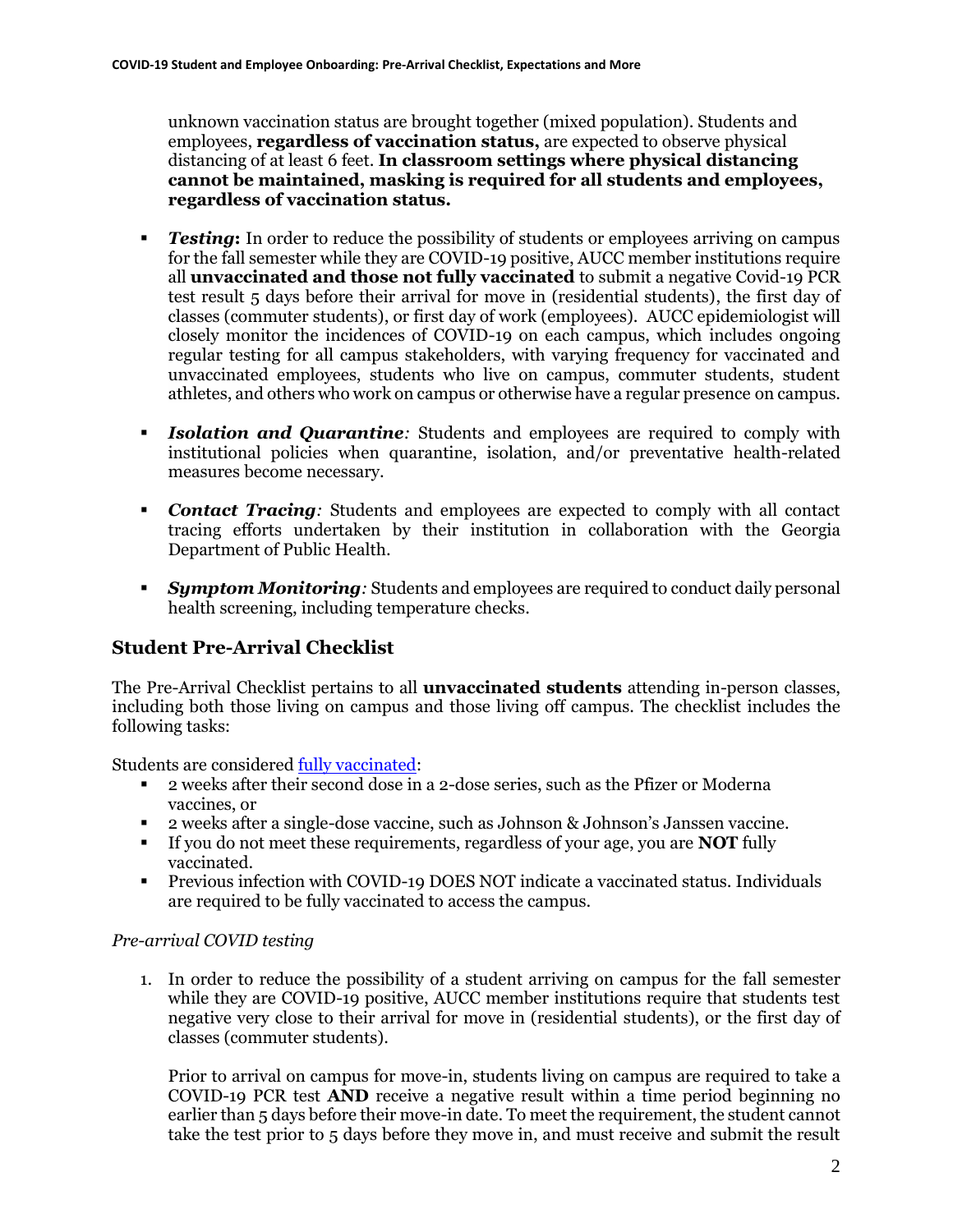of their test before arriving on campus to move in. For example, a student moving in on Friday cannot take their PCR test before Monday of that same week and must receive and submit a negative test result prior to arriving on Friday. In the same manner, commuter students must take a COVID-19 PCR test and receive a negative result within a time period beginning no earlier than 5 days before the first day of classes.

#### o *What is a PCR test?*

A polymerase chain reaction (PCR) test detects the COVID-19 virus by searching for the presence of ribonucleic acid (RNA), the virus's basic genetic material, inside a person. The virus's RNA will be present only if a person is currently infected. The PCR test differs from an antibody test. An antibody test can be used to determine if a person has had the virus in the past by examining a person's bloodstream for the presence of a specific antibody produced by the body's immune system to defend against the virus.

### o *Where can students get a PCR test?*

PCR-based testing is generally available through many sources, including private physician offices (where there may be a charge), and county or parish departments of public health (where they are generally free). To receive testing within the required testing window, students are strongly encouraged to schedule tests well in advance, as appointment times may not be available for several days due to high demand.

- Georgia residents may use this [link](https://dph.georgia.gov/covidtesting) to schedule a test through county health departments.
- Non-Georgia residents may use this [link](https://www.hhs.gov/coronavirus/community-based-testing-sites/index.html) to find the nearest COVID-19 testing locations.
- If there are no testing sites available, students should contact their Office of Student Affairs to receive alternative options (i.e. instructions on mail kit to home).
- 2. Students should submit pre-arrival COVID-19 PCR test results to the designated contact in the Office of Student Affairs. All results are covered under the HIPAA Privacy Rule requiring protection and confidentiality of any personal health information.
	- o All AUCC institutions have committed to a **zero-tolerance approach to noncompliance related to COVID-related policies**.
	- $\circ$  Failure to submit PCR testing prior to arrival will result in a delay of the student move-in date, inability to access campus buildings and facilities until the test is complete and test results received. In this instance, the student will be responsible for identifying and paying for their own lodging, meal, and other expenses.
	- $\circ$  Students who have not submitted a PCR test prior to arrival will need to schedule an appointment with the [Georgia Department of Health](https://dph.georgia.gov/covidtesting) for a COVID-19 test to complete onboarding. This will delay move-in and access to campus for classes.
- 3. Within the two weeks prior to campus arrival, if a student tests positive for COVID-19, has symptoms consistent with COVID-19, or has been in close contact with someone who tested positive for COVID-19, the student must: 1.) stay home and delay arrival until the recommended *isolation[/quarantine](https://www.cdc.gov/coronavirus/2019-ncov/more/scientific-brief-options-to-reduce-quarantine.html)* period is complete; 2.) receive a negative Covid-19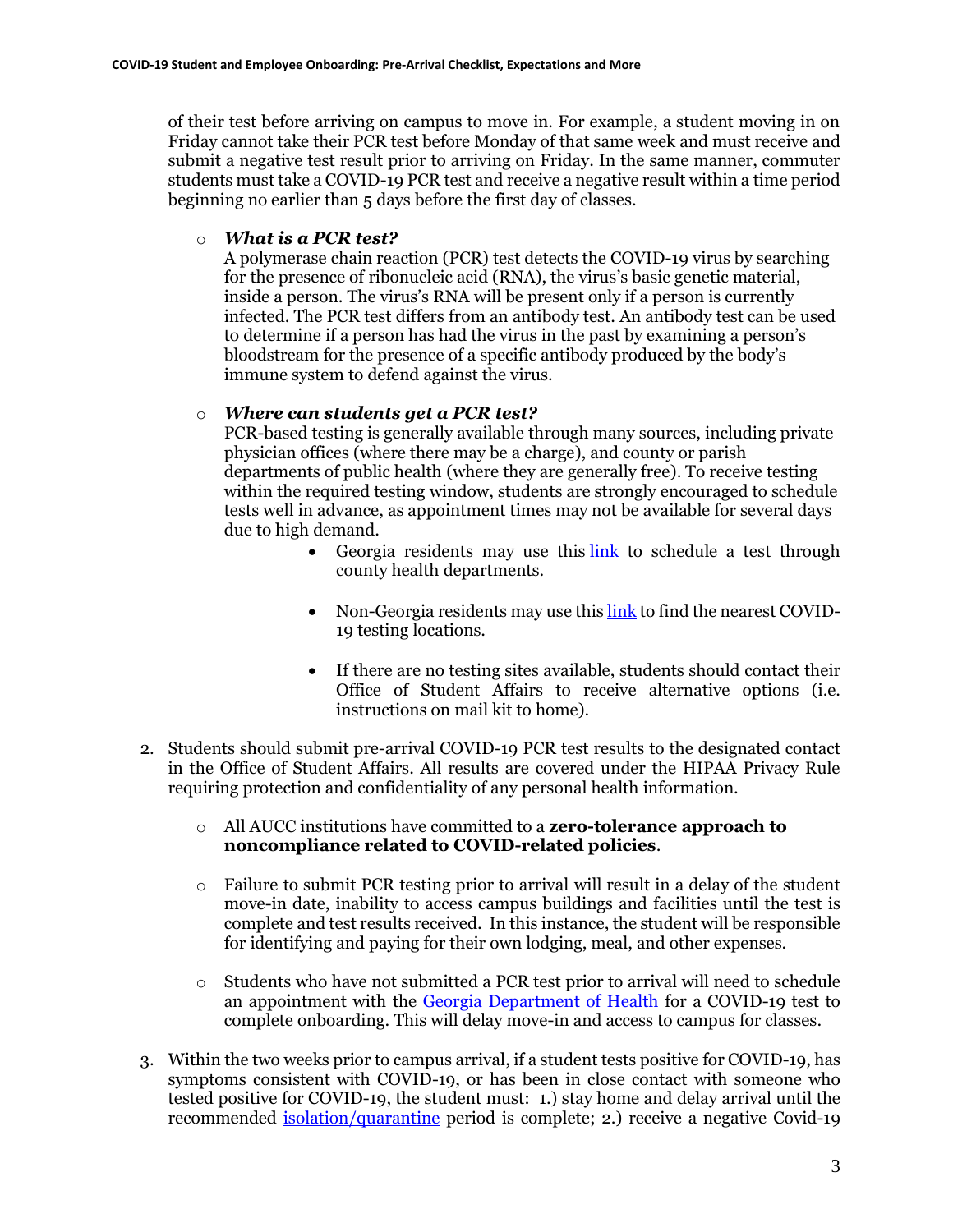PCR test result; 3.) receive clearance from his/her institution's Student Affairs Office before returning to campus.

4. Prior to retuning to campus, all students are required to complete an online training called "Safe [Start Guide](https://aucenter.edu/spring-2021-safe-start/)" and take an [AUC Safety Pledge.](https://aucenter.edu/aucc-responsibility-pledge/) This training will provide information on AUCC COVID-19 guidelines and shared responsibilities, as well as strategies for limiting the spread of COVID-19. All students are required to complete the training.

### **Employee Pre-Arrival Checklist**

#### *Pre-arrival COVID testing*

1. In order to reduce the possibility of a faculty or staff member reporting for work during the fall semester while they are COVID-19 positive, AUCC member institutions require that **unvaccinated** employees test negative before reporting to work for the first time during the semester.

Employees are considered [fully vaccinated:](https://www.cdc.gov/coronavirus/2019-ncov/vaccines/fully-vaccinated.html)

- 2 weeks after their second dose in a 2-dose series, such as the Pfizer or Moderna vaccines, or
- 2 weeks after a single-dose vaccine, such as Johnson & Johnson's Janssen vaccine.
- If you do not meet these requirements, regardless of your age, you are **NOT** fully vaccinated.
- Previous infection with COVID-19 DOES NOT indicate a vaccinated status. Individuals are required to be fully vaccinated to access the campus.

Prior to reporting to work, employees are required to take a COVID-19 PCR test AND receive a negative result within a time period beginning no earlier than five days before they report to work. To meet the requirement, the employee cannot take the test prior to five days before they report to work and must receive and submit the result of their test before arriving on campus for work. For example, an employee reporting to work on Friday cannot take their PCR test any earlier than Monday of that same week and must receive and submit a negative test result prior to arriving on Friday.

- Georgia residents may use this [link](https://dph.georgia.gov/covidtesting) to schedule a test through county health departments.
- Non-Georgia residents may use this [link](https://www.hhs.gov/coronavirus/community-based-testing-sites/index.html) to find the nearest COVID-19 testing locations.
- Employees may consult their private physician to obtain testing where insurance may or may not apply.
- 2. Employees should submit pre-arrival COVID-19 PCR test results to the designated contact in the Office of Human Resources. All results are covered under the HIPAA Privacy Rule requiring protection and confidentiality of any personal health information.
- 3. Within the two weeks before returning to campus, employees who test positive for COVID-19, have symptoms consistent with COVID-19, or have been in close contact with someone who tested positive for COVID-19 must stay home and contact the designated human resources staff member for further direction.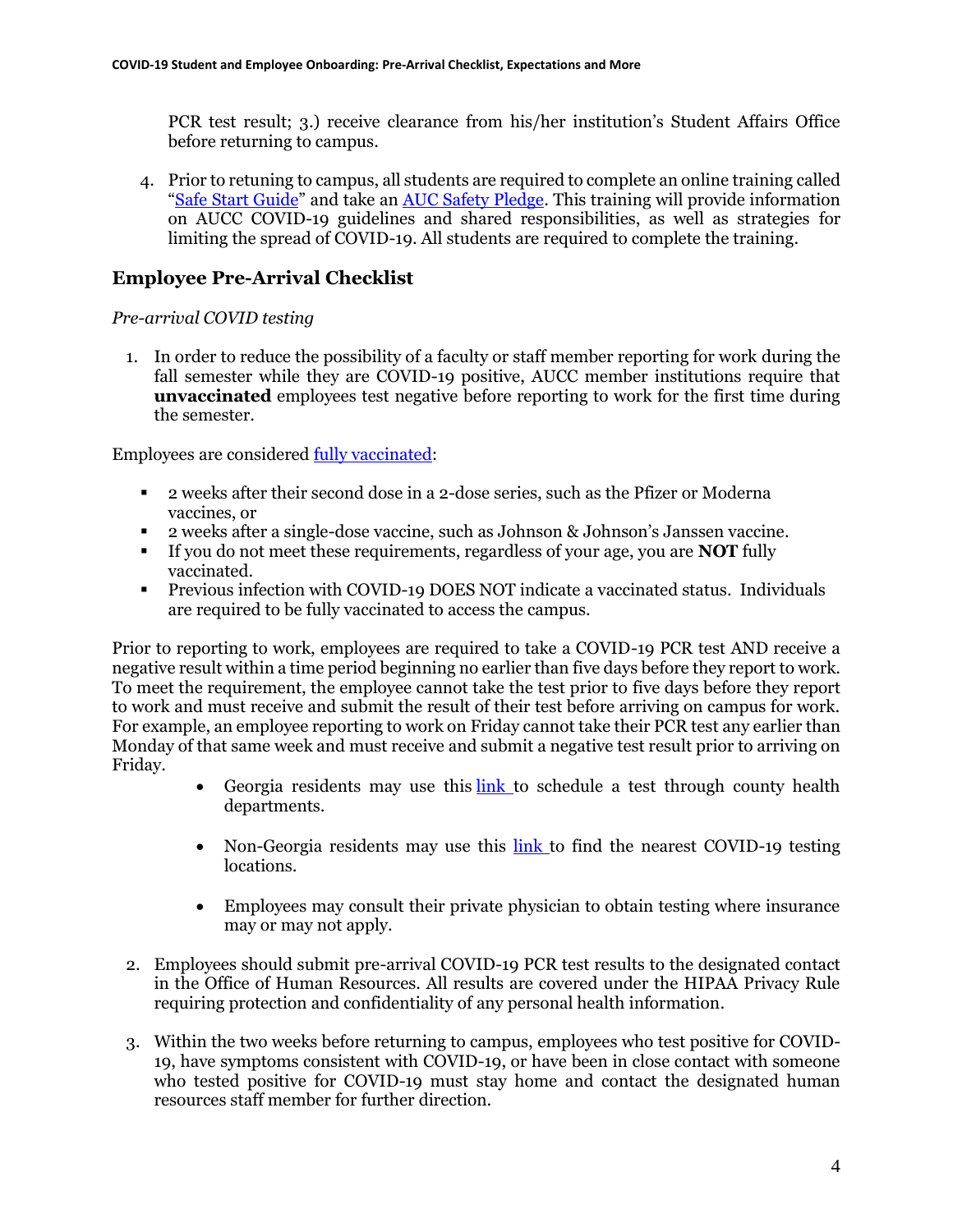4. Prior to returning to campus, all employees are required to review the AUCC COVID-19 guidelines and shared responsibilities, as well as strategies for limiting the spread of COVID-19.

### **Student and Employee Testing Process and Frequency**

Mitigating the spread of COVID-19 means closely monitoring the incidences of COVID-19 on each campus. This includes ongoing regular testing for all campus stakeholders, with varying frequency for employees, students who live on campus, commuter students, student athletes, and others who work on campus or otherwise have a regular presence on campus. Some of this testing may occur through self-administered tests, in which a student or employee collects specimen samples from their own bodies (usually through a nasal swab [https://www.color.com/self-swab-instructions\)](https://www.color.com/self-swab-instructions) that can be used to indicate the possible presence of COVID-19. The process for collecting and submitting specimen samples through self-administered tests is simple, not painful, and streamlined to take approximately one to two minutes (self-swab instructions will be provided in "[Safe Start Guide](https://aucenter.edu/spring-2021-safe-start/) training and AUCC COVID-19 guidelines). In general, the self-administered testing process is as follows:

- Fully vaccinated students and employees: PCR test every 6 weeks; institutions will facilitate testing.
- Unvaccinated students and employees: PCR test every 7 days or rapid test twice a week; institutions will facilitate testing.
- Vaccinated and unvaccinated student-athletes should follow testing frequency established by the NCAA (or whichever are stricter).
- Residential and nonresidential students, faculty and staff will be assigned days on which they must undertake specimen collection.
- Test kits will be made available and instructions on how to self-administer a specimen collection will be provided.
- Specimen collection submission locations will be available at each AUCC campus.
- **•** Test results are returned via email or text within 36-48 hours after a specimen has been picked up at a submission location.
- Students and employees with inconclusive results should retest themselves within 48 hours of notification. Residential students should retest at their designated campus location and employees should contact their respective Office of Human Resources for further guidance.
- Test results are not shared publicly and are used as data to understand overall positivity rates.
- **EXECUTE:** Testing not obtained through AUCC must be PCR tests taken in compliance with the AUCC testing frequency protocol.

# **Student and Employee Contact Tracing**

Contact tracing will be coordinated through the AUCC in order to share resources and related expenses which are billed to the institutions. Reporting to the AUCC epidemiologist, eight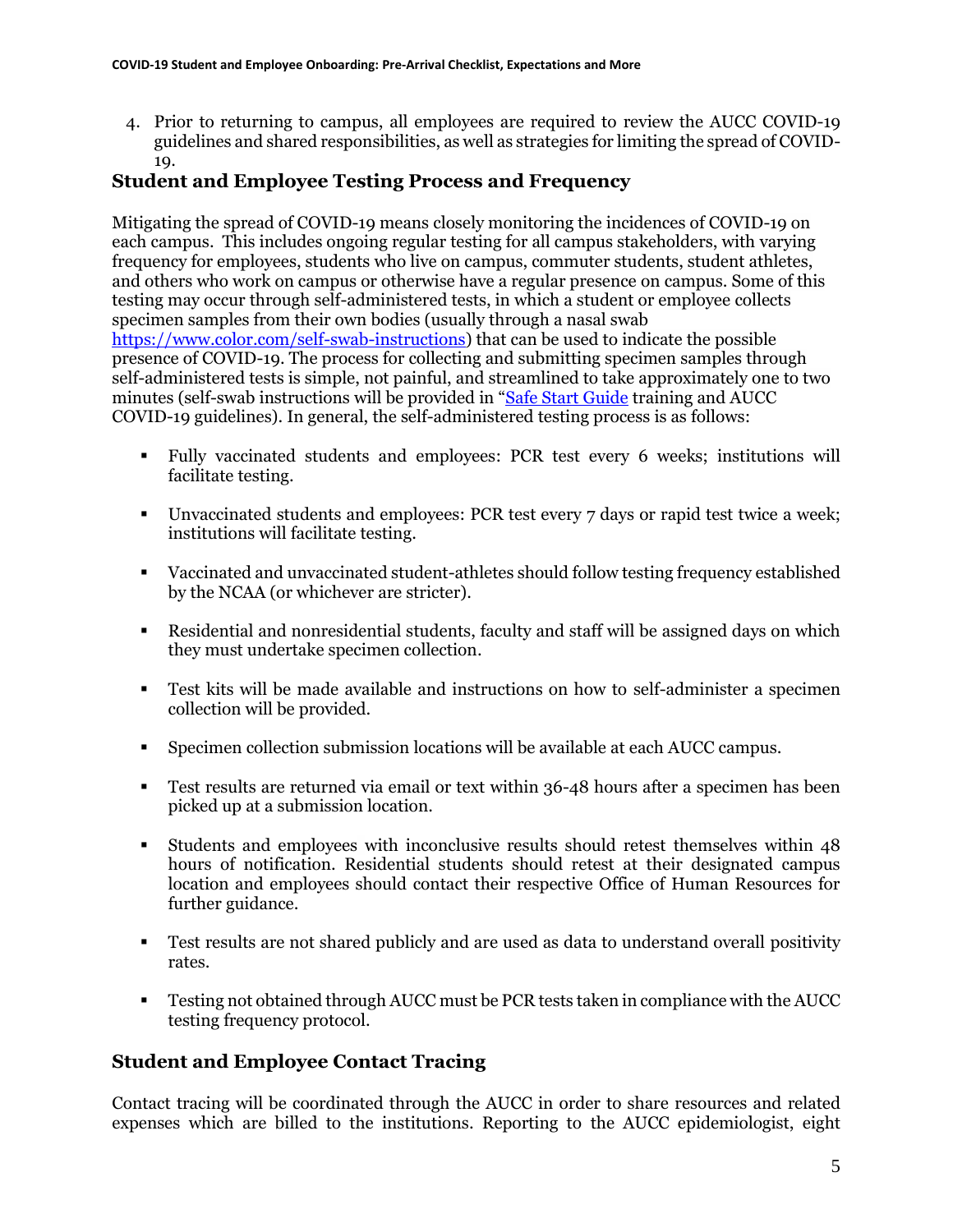certified contact tracers (two per campus) will work as needed to perform tracing responsibilities. Additional contact tracing support will be provided if needed.

- *Contact Tracers:* AUCC contact tracers will conduct contact tracing for students. Additionally, each campus should designate one or more staff members in its Office of Human Resources to coordinate contact tracing services among faculty and staff with the assistance of the AUCC epidemiologist.
- *Referral to Isolation and Quarantine:* Each campus has dedicated isolation spaces for residential students should the need arise. Upon identification of an infected student, the AUCC epidemiologists' team will notify the student's close contacts with quarantine guidance. Upon identification of an infected employee, the human resources designee will notify the employee's close contacts with quarantine guidance.

### **Student and Employees Self-Quarantine**

During the semester, unvaccinated students and employees may be required to self-quarantine. The AUCC identifies two types of self-quarantine: 1.) exposure quarantine and 2.) the pause and prepare period. Students and employees are required to comply with institutional policies when quarantine, isolation, and/or preventative health-related measures become necessary. **Students and Employees must strictly adhere to these requirements:** 

- Exposure self-quarantine applies to **unvaccinated students and employees** who have come into close physical contact with someone who tests positive for COVID-19 and have not submitted proof of COVID-19 vaccination (please see CDCs [fully-vaccinated](https://www.cdc.gov/coronavirus/2019-ncov/vaccines/fully-vaccinated.html) definition). The length of quarantine will be determined by the last date of exposure.
- The pause and prepare period apply to **students only**. In the event of an uptake in COVID-19 cases among residential students, institution(s) may pause all non-essential activities to control the spread of COVID-19.

#### *1. Exposure Self-Quarantine*

- The AUCC epidemiologist will develop an algorithm to notify campuses of students needing to quarantine due to exposure.
- Through contact tracing efforts coordinated by the AUCC, unvaccinated students who have come into close contact with someone known to have tested positive for COVID-19 will be required to quarantine in their room or move to a temporary housing assignment for minimum of 7 days. Student health services representatives and staff from the Office of Student Affairs will provide support to these students during this quarantine period.
- If students must leave their room during exposure self-quarantine, they must always wear a mask and strictly follow protocols for physical distancing.
- Each campus will provide support services such as dining, educational continuity, and counseling for students in quarantine.
- When in quarantine, students should not return to classes, athletic events or attend gatherings of any size until they receive clearance from the designated campus staff member.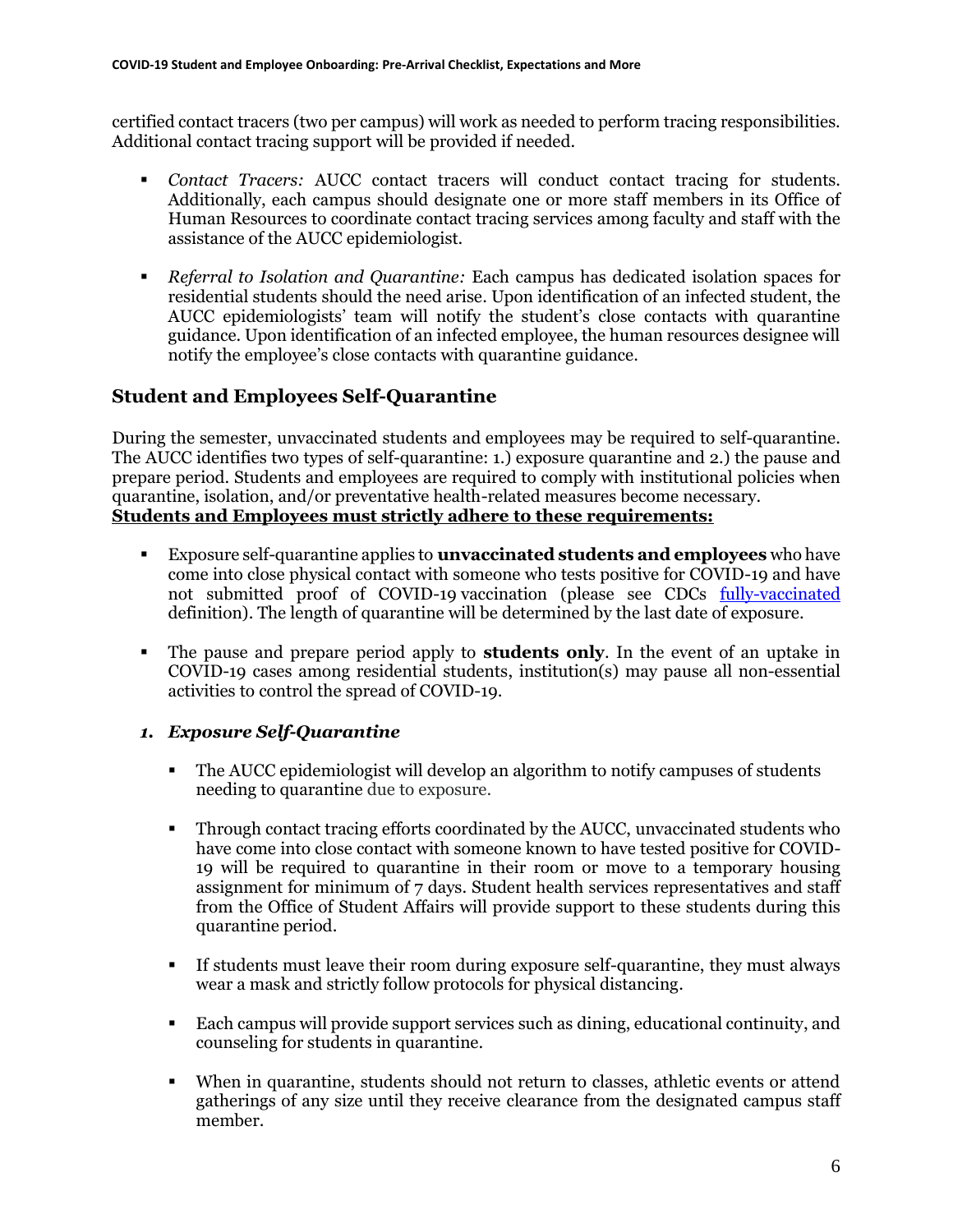- Students in quarantine will have daily wellness check-ins by phone, through email, or in person with institutional student health service professionals who will report any concerns to the AUCC Health and Wellness Primary Care team.
- While in quarantine, students should monitor for [symptoms](https://www.cdc.gov/coronavirus/2019-ncov/symptoms-testing/symptoms.html) consistent with COVID-19. If symptoms develop, students should contact their institutional student health service professional to relocate to isolation housing.
- Students should test twice a week while in quarantine and upon returning to campus provide a negative Covid-19 PCR test (to detect the presence of the virus) result. When a negative test result is confirmed, students will have completed exposure quarantine and will receive written clearance from campus personnel indicating that they can return to in-person classes and campus interaction.
- Students may quarantine off campus, however, must submit a negative covid-19 [PCR](https://dph.georgia.gov/covidtesting) test result upon returning to campus.
- Vaccinated students and employees who have come into close physical contact with someone who tests positive for COVID-19 must take a PCR test 3-5 days after exposure and wear a mask until they have received a negative result.
- Through contact tracing efforts coordinated by their institutions HR department, unvaccinated employees who have come into close contact with someone known to have tested positive for COVID-19 will be required to quarantine off campus for minimum of 7 days.
- Upon returning to campus unvaccinated employees must provide a negative Coivid-19 PCR test result. When a negative test result is confirmed, employees will have completed exposure quarantine and will receive notification from campus personnel indicating that they can return to campus.

### *2. Pause and Prepare Period*

- During this time, all non-essential campuses activities will be suspended. All residential students will shelter in place in their rooms, only leaving for essential activities, ex., meals or to use bathroom facilities. If students must leave their rooms, they must always wear a mask and follow protocols for physical distancing.
- Campuses will develop clear schedules for meals and food service during the pause and prepare period to mitigate COVID-19 spread and to assist with contact tracing.
- Students will monitor symptoms daily using a digital symptom tracker. If [symptoms](https://www.cdc.gov/coronavirus/2019-ncov/symptoms-testing/symptoms.html) develop consistent with COVID-19, the student must notify medical personnel.
- Students will test periodically during pause and prepare using the Abbott Rapid Ag test. Results from this test will be used to establish the initial positivity rate baseline for the campus community.
- Students may quarantine off campus, however, must submit a negative Covid-1[9 PCR](https://dph.georgia.gov/covidtesting) test result upon returning to campus.

# **Student Self-Isolation**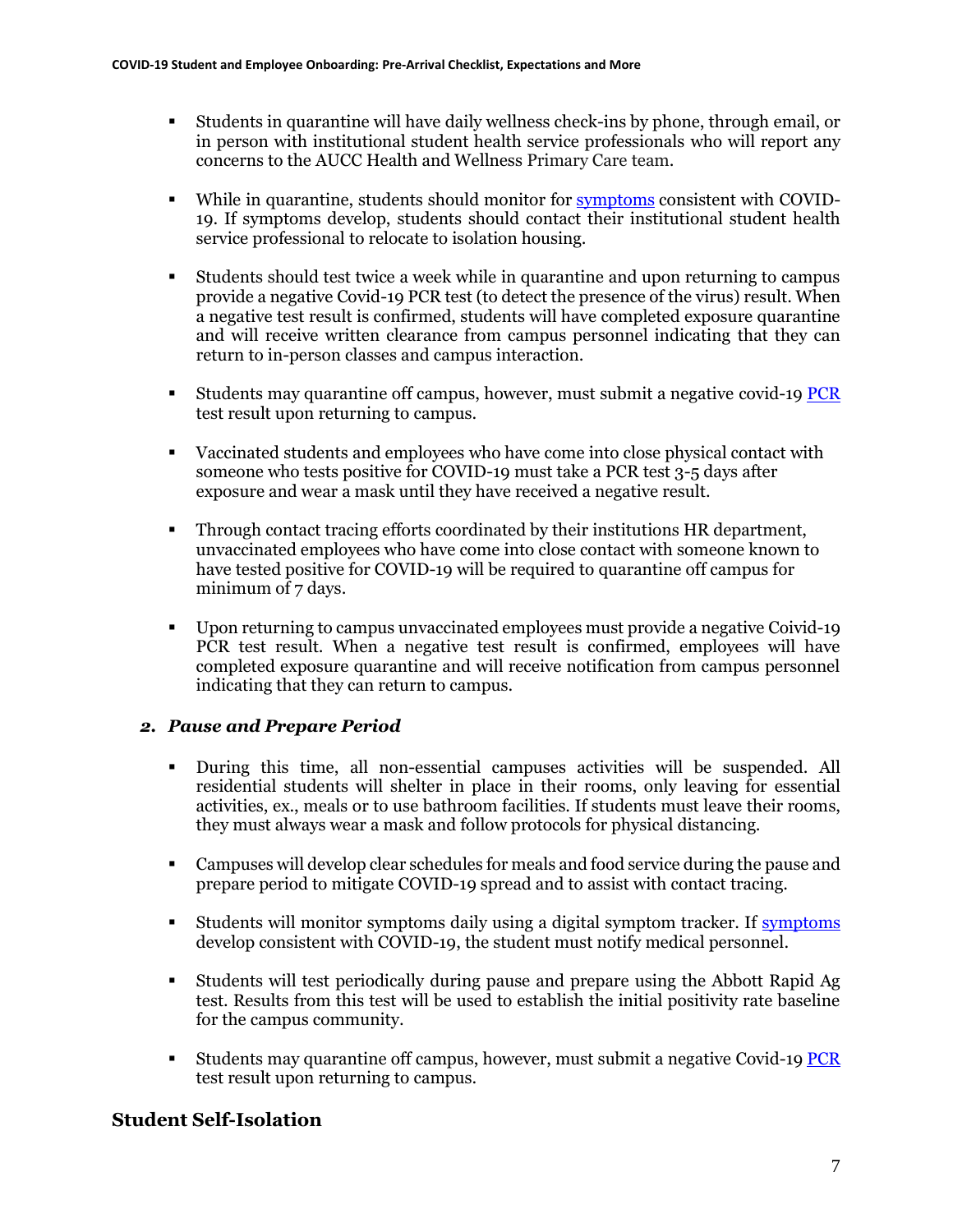Isolation differs from quarantine in that it pertains to individuals who have tested positive for COVID-19 or have experienced symptoms consistent with COVID-19 **regardless of vaccination status**. With respect to the student processes at the AUCC:

- The AUCC epidemiologist will develop an algorithm to notify campuses of students needing isolation due to positive COVID-19 test results.
- The AUCC Student Health and Wellness Center, in consultation with the respective institutional Health Care service professionals, will provide medical care for isolated students, including counseling and emotional support.
- During isolation, students will relocate to a temporary housing assignment for a minimum of 10 days, leaving only for an urgent medical need or a life-threatening emergency.
- Each campus will provide support services (dining, educational continuity) for isolated students.
- Students in isolation will have daily wellness check-ins by phone, through email, or in person with institutional student health service professionals who will report any concerns to the AUCC Health and Wellness Primary Care team.
- When in isolation, students should not return to campus, classes, or participate in or attend any athletic events or other social or civic gatherings until they receive written clearance from a designated campus official.
- While in isolation, students should continue to self-monitor for [symptoms](https://www.cdc.gov/coronavirus/2019-ncov/symptoms-testing/symptoms.html) consistent with COVID-19 including taking temperatures at least twice daily. (It will be important to note whether symptoms are improving or degrading.)
- No earlier than 10 days after symptom onset, a student can discontinue isolation if the following conditions are met: 1) resolution of fever for at least 24 hours without the use of fever-reducing medications; 2) improvement of symptoms; and 3) obtain negative result from a rapid Ag test.

# **Student and Employee Medical Care**

AUCC Student Health and Wellness physicians, in consultation with institutional student health service professionals, will assess and manage student medical treatment. AUCC campus nurses will provide ongoing care to help with diagnosis, treatment, and recovery.

- The AUCC Student Health and Wellness Center's (SHWC) Primary Care Team will have regular student health updates with the nursing staff on each campus. Services will include the following: 1[\) telehealth visits](https://www.msm.edu/Current_Students/student-health/schedule-appointment.php) coordinated between the SHWC Primary Care Team and nursing staff on each AUC campus; 2) [after-hours on-call](https://www.msm.edu/Current_Students/student-health/locations.php) answering service available to AUCC students in isolation or quarantined students; and 3) isolated and quarantine students may receive in-person follow-up visits deemed medically necessary by the SHWC Primary Care Team.
- AUCC campus nurses will provide the initial assessment of all students diagnosed or exhibiting symptoms consistent with COVID-19 infection. AUCC campus nurses will notify the AUCC Student Health and Wellness Center Primary Care Team of any students needing a tele-health visit.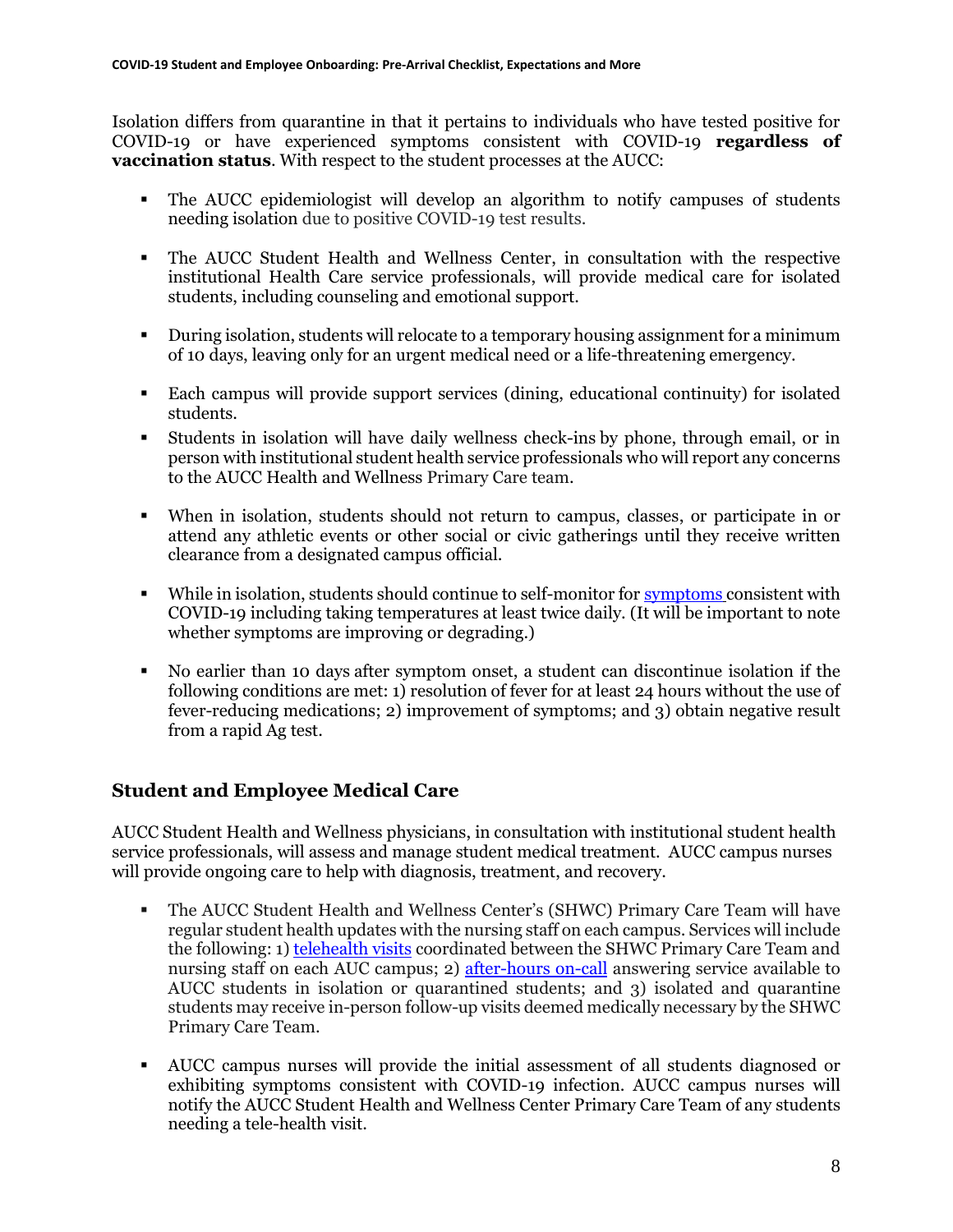- Symptomatic residential students should immediately return to their room and contact their institutional student health service professional. The medical team will determine if the student requires an in-person examination and, if necessary, will schedule a face-toface visit with The AUCC Student Health and Wellness Center's (SHWC) Primary Care Team.
- If immediate medical attention is required for isolated students who have tested positive for COVID-19 and are experiencing deteriorating medical conditions, campuses will utilize their established emergency management protocols (911-EMS). This determination will be made by campus health personnel in consultation with the AUCC Student Health and Wellness Center Primary Care Team.
- The AUCC Student Health and Wellness Center Primary Care Team will provide medical evaluation for all students who continue to test positive after completing at least 10 days of isolation.
- Employees who test positive for COVID-19, who are experiencing symptoms consistent with COVID-19 infection or who are named as a "close contact" should: 1) stay home and isolate/quarantine themselves from others; 2) notify their human resources department; and 3) consult their private physician for instructions.
- Employees who continue to test positive after completing at least 10 days of isolation must be evaluated by a medical professional. Upon returning to campus, employees must: 1) provide a note from a medical professional stating the employees can return to campus; and 2) receive approval from the institutions before returning to campus.
- Employees and students who need to schedule a COVID-19 vaccine appointment please call 404-752-1000 (employees), or 404-756-1241 (students). Vaccinations are available at Morehouse Healthcare - 455 Lee Street SW, 2nd Floor Atlanta, GA 30310 for employees, and AUCC Student Health and Wellness Center- 455 Lee Street SW, 3rd Floor Atlanta, GA 30310.

# **Campus Screening Tool**

Anyone accessing an AUCC campus (including the Woodruff Library) is expected to complete a web-based questionnaire relating to symptoms and possible exposure to COVID-19. This includes students, faculty, and staff. **This is for educational purposes only**; the objective is to ensure campus communities are aware of COVID-19 symptoms.

- Students and employees are expected to complete a daily symptom checker prior to attending on-campus work, programming, or activities, including classes.
- Students and employees in the AUCC community using a daily symptom checker are expected to provide truthful answers to the questionnaire.
- Students and employees in the AUCC community who have symptoms consistent with COVID-19 should stay home or in their residence room and consult with their medical provider, the institutional student health service professionals, and/or the AUCC Student Health and Wellness Center.
- Students and employees who do not have symptoms are cleared to come to campus.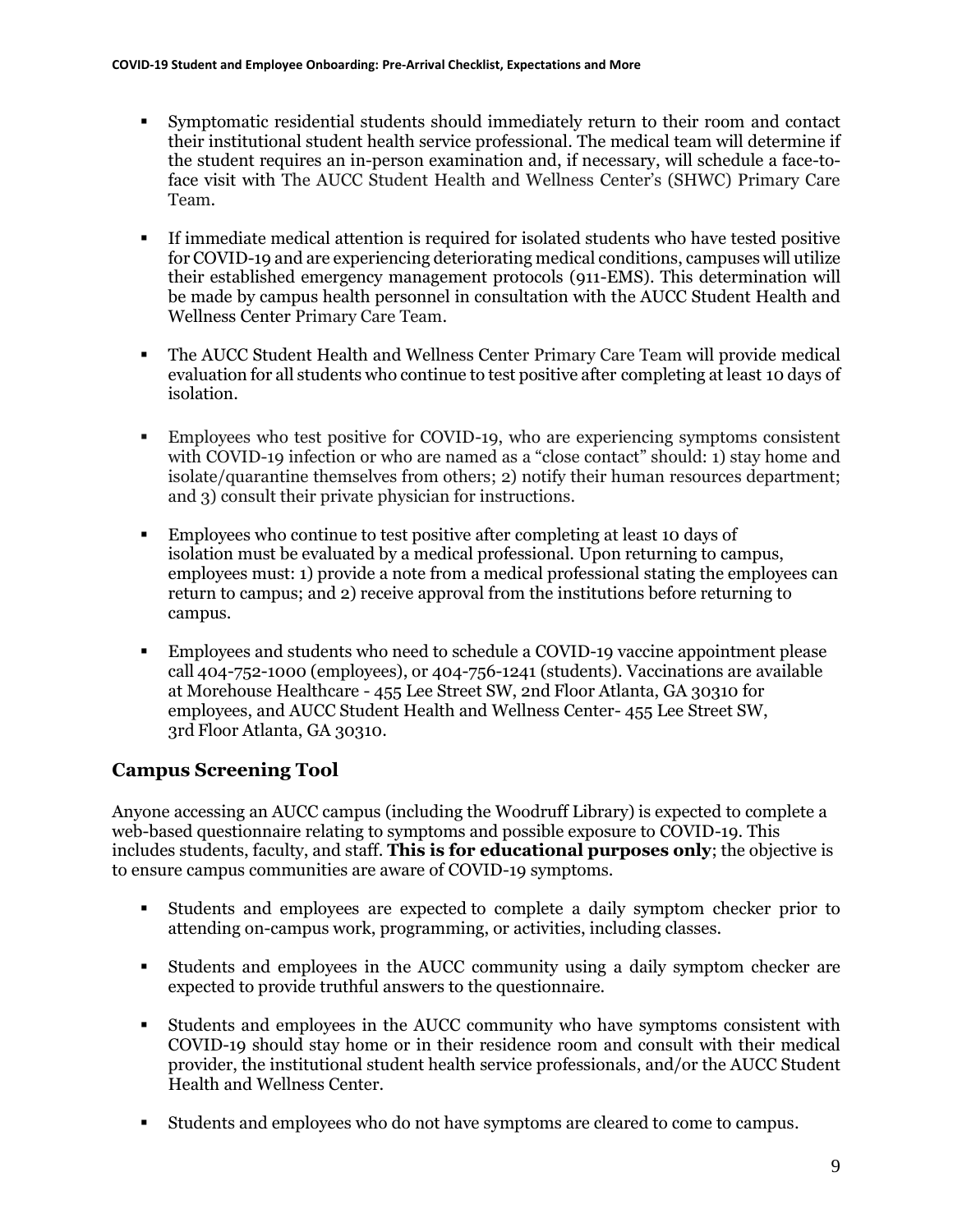# **Monitoring**

It is imperative that we aggressively monitor our campuses to limit the potential for COVID-19 spread. Key elements of the monitoring process are frequent testing within the AUCC community and the timely reporting of results.

- Each AUCC institution will ensure all Rapid Ag COVID-19 test results are expeditiously reported to the AUCC data analyst every Friday by 12 pm. The analyst will help to monitor COVID positivity rates among AUCC schools and assist the AUCC epidemiologist with establishing and revising the testing cadence.
- The AUCC data analyst will manage confidential data stored in a variety of file formats, prepare descriptive analyses and reports, calculate frequencies and rates, and manage AUCC dashboards and dashboards for each campus.
- The AUCC epidemiologist will monitor, and track COVID-19 test results through a shared spreadsheet updated daily with data supplied by the institutions. The AUCC data analyst will update the dashboard weekly.
- **•** The AUCC epidemiologist will use relevant data to guide AUCC testing strategies, safety protocol modifications, and relevant interventions to mitigate the COVID-19 spread.
- The AUCC will not have access to employee personal identifiable information (PII). Data related to positivity amongst AUCC employees will be reported to the AUCC data analyst and epidemiologist in aggregate.

# **Visitors and Vendors**

Visitors are those who are not active members of an AUCC institution's faculty, staff, or student populations, as defined by the institution's human resources department. Vendors provide products and/or services to the institution and are not formally considered visitors.

- Visitors and vendors are required to always wear a face mask and physically distance while on campuses.
- Visitors and vendors are prohibited from being on campus if they have tested positive for COVID-19 within the past two weeks, are exhibiting signs or symptoms of illness of COVID-19 or were in close contact to someone confirmed to have COVID-19.
- Depending on their relationship to the institution, including the extent of time they spend on campus and the type and duration of engagement with institution employees and students, some vendors (unvaccinated) may be required to participate in the testing protocols herein described (and if no mandated regular testing regime is mandated by their employer).

# **International Students Vaccines**

CDC guidance for those fully vaccinated applies to COVID-19 vaccines currently authorized for emergency use by the U.S. Food and Drug Administration: Pfizer-BioNTech, Moderna, and Johnson & Johnson (J&J)/Janssen COVID-19 vaccines. This guidance can also be applied to COVID-19 vaccines that have been authorized for emergency use by the World Health Organization.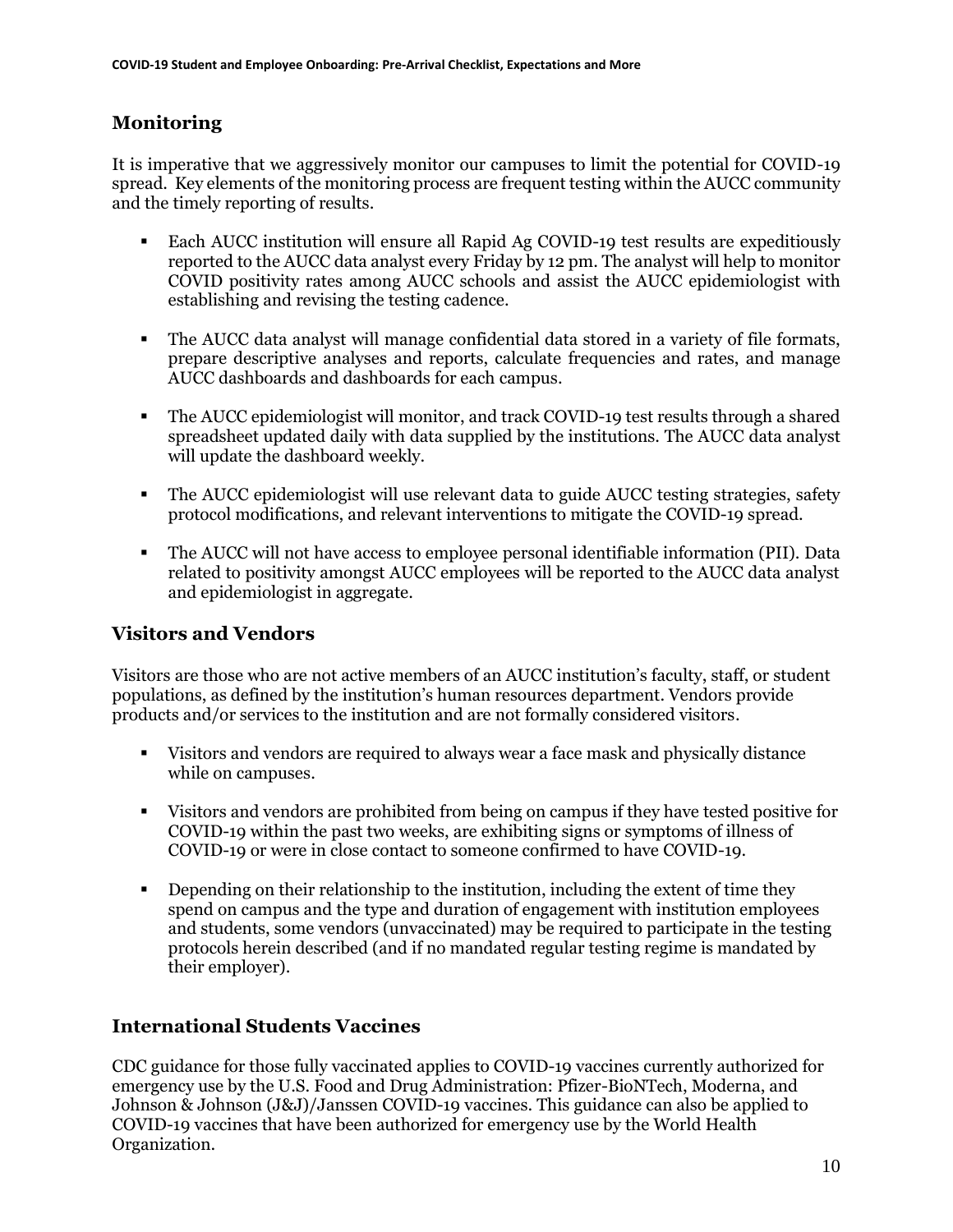- Vaccines approved by WHO are: AstraZeneca, Covishield (Serum Institute of India) Sinopharm (Beijing Bio-Institute of Biological Products) Comirnaty/BNT162b2 (Fosun Pharmaceuticals, Hong Kong) and Sinovac-CoronaVac.
- Students who have not received an FDA- or WHO-approved COVID-19 vaccine by the time fall classes begin will need to be revaccinated with one of the vaccines approved for use in the U.S. once they arrive on campus.
- Students traveling internationally into the U.S will be required to provide a negative PCR test within 5 days before their arrival for move in (residential students), and the first day of classes (commuter students).

### **Initial Testing and Frequency Model (2021-2022)**

| <b>COVID-19 Student Testing Frequency</b>      |                                          |                                                                   |                                                                 |                                                  |                               |
|------------------------------------------------|------------------------------------------|-------------------------------------------------------------------|-----------------------------------------------------------------|--------------------------------------------------|-------------------------------|
| <b>Where will</b><br>you live in<br>the Spring | <b>How will</b><br>you attend<br>classes | <b>How often</b><br>will you be<br>tested:<br><b>Unvaccinated</b> | <b>How often</b><br>will you be<br>tested:<br><b>Vaccinated</b> | How<br>often do<br>you check<br>your<br>symptoms | <b>Type of</b><br><b>Test</b> |
| University<br>housing                          | In person<br>and/or<br>remotely          | Weekly                                                            | Every 6 weeks                                                   | Daily                                            | $PCR*$                        |
| University<br>housing<br>Athletics             | In person<br>and/or<br>remotely          | Weekly (or per<br>NCAA)                                           | Every 6 weeks<br>(or per NCAA)                                  | Daily                                            | $PCR*$                        |
| Off campus                                     | In person at<br>least once a<br>week     | Weekly                                                            | Every 6 weeks                                                   | Daily                                            | $PCR*$                        |
| Off campus                                     | Remotely                                 | No test<br>required                                               | No test<br>required                                             | <b>Not</b><br>required                           | <b>Not</b><br>required        |

**\*If unvaccinated and testing with rapid ag frequently is increase to 2x a week**

| <b>COVID-19 Faculty, Staff, and Vendors Testing Frequency</b> |                                                         |                                                              |                                                   |                               |
|---------------------------------------------------------------|---------------------------------------------------------|--------------------------------------------------------------|---------------------------------------------------|-------------------------------|
| <b>How often will</b><br>you be on campus                     | <b>How often will</b><br>you be tested:<br>Unvaccinated | <b>How often will</b><br>you be tested:<br><b>Vaccinated</b> | <b>How often do</b><br>you check your<br>symptoms | <b>Type of</b><br><b>Test</b> |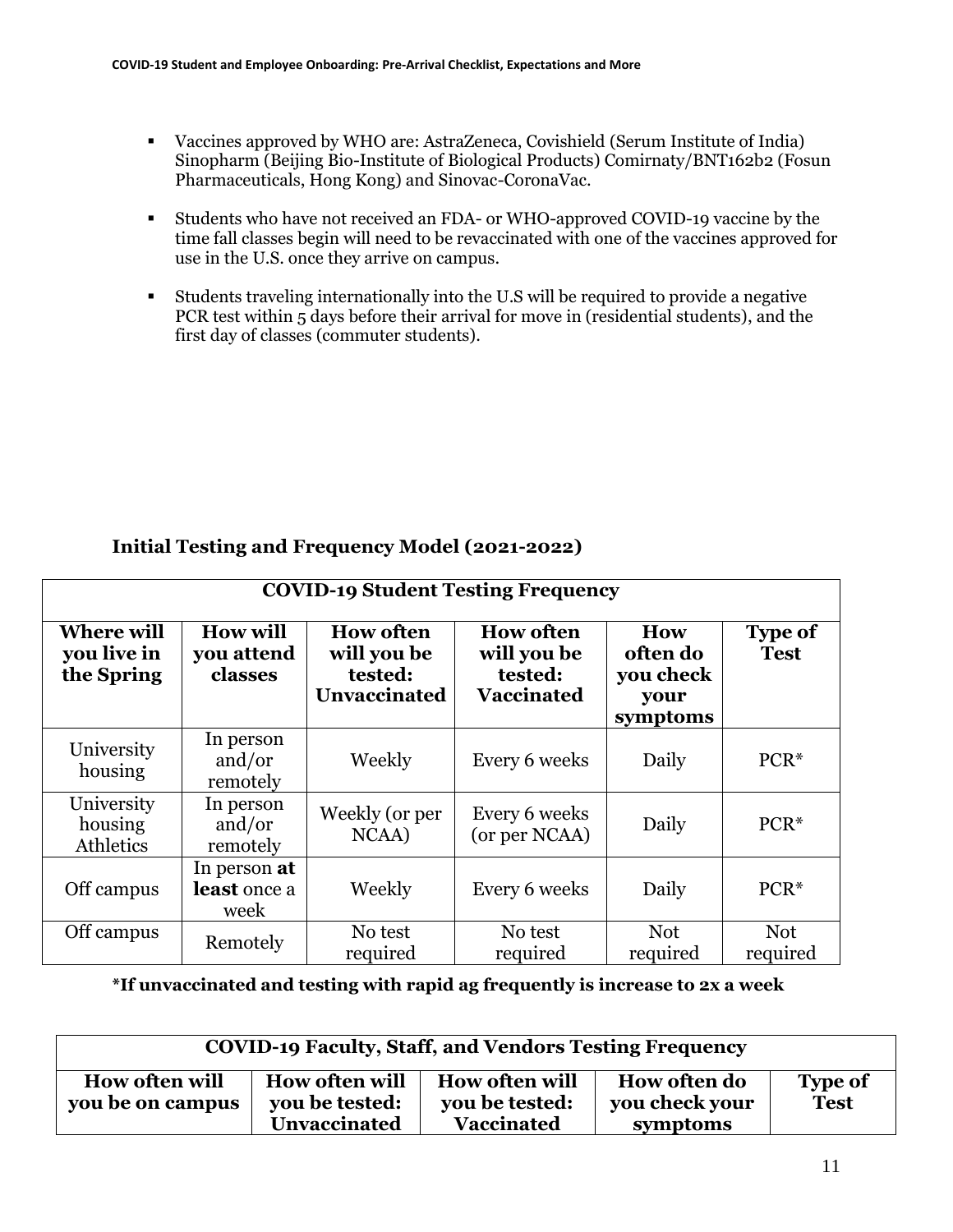| In person on campus<br>at least once a week | Weekly           | Every 6 weeks    | Daily        | $PCR*$       |
|---------------------------------------------|------------------|------------------|--------------|--------------|
| Remotely                                    | No test required | No test required | Not required | Not required |

**\*If unvaccinated and testing with rapid ag frequently is increase to 2x a week**

**Student Medical Care Model (2021-2022)**

**\*Note: Any student or employee who seeks to be on campus for any reason would need to be compliant with testing and symptom tracking.**

| <b>AUCC Student Health and Wellness Medical Care</b> |                                                                                                                                                                                                          |                                                                                                                                                                                                                                                 |  |
|------------------------------------------------------|----------------------------------------------------------------------------------------------------------------------------------------------------------------------------------------------------------|-------------------------------------------------------------------------------------------------------------------------------------------------------------------------------------------------------------------------------------------------|--|
| Category                                             | <b>MSM</b><br><b>Staff/Responsibilities</b>                                                                                                                                                              | <b>AUCC</b><br><b>Staff/Responsibilities</b>                                                                                                                                                                                                    |  |
| <b>Medical Team: Onsite</b>                          | SHWC MD, NP, Nurse<br>$\circ$                                                                                                                                                                            | <b>Campus Health Services</b><br>$\circ$<br>NP and/or Nurse and/or<br>MA as available                                                                                                                                                           |  |
| Medical Services*                                    | Consults (8am-5pm M-<br>$\circ$<br>F); telehealth visits<br>(MD/NP); symptomatic<br>exam/testing at SHWC<br>Select days Extended<br>$\circ$<br>hours clinic until 8 pm<br>(TBA) and Saturday 8am-<br>1pm | Daily, in-person health<br>$\circ$<br>checks of each student in<br>isolation (may decrease<br>frequency after first 5-7<br>days, if medically<br>appropriate);<br>$\circ$ Q2-3 days in-person health<br>checks of each student in<br>quarantine |  |
| <b>Medical Clearance</b>                             | Determines whether<br>$\circ$<br>student may leave<br>isolation/quarantine.<br>Granted based on<br>$\circ$<br>assessment of clinical<br>status of student                                                | Provide SHWC medical<br>$\circ$<br>team with clinical updates<br>on each student so SHWC<br>may determine if student is<br>medically cleared to leave<br>isolation/quarantine                                                                   |  |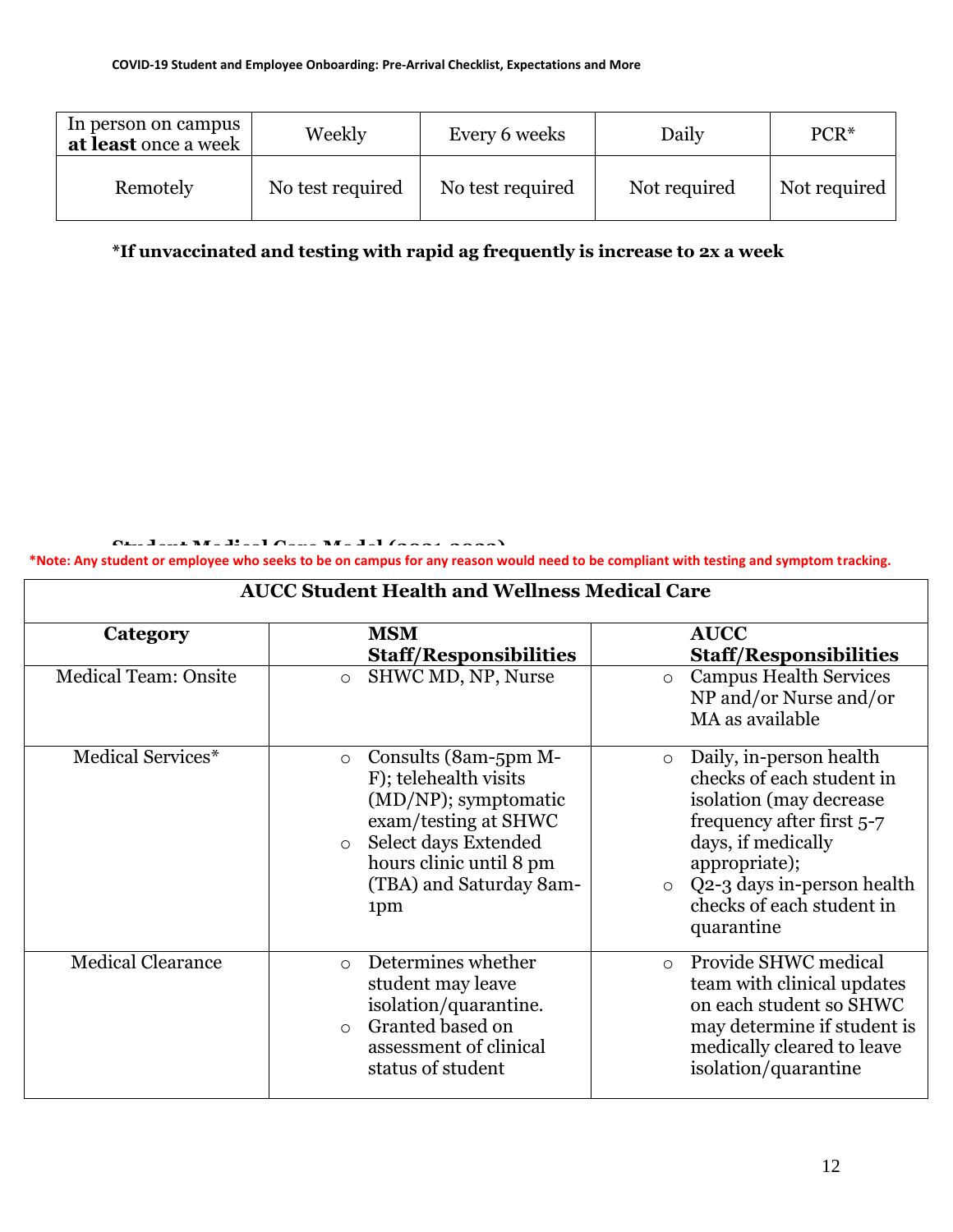| <b>On-Call Medical Services</b>                   | After-Hours, weekends,<br>$\circ$ 24/7 Answering Services<br>available to students &<br><b>AUCC Health Services</b><br>medical staff | N/A                                                 |
|---------------------------------------------------|--------------------------------------------------------------------------------------------------------------------------------------|-----------------------------------------------------|
| <b>Behavioral Health Services</b><br>Team: Onsite | o LCSWs, Psychiatrist                                                                                                                | <b>Campus Counseling</b><br>Services: Psychologists |

\*Note: Any student or employee who seeks to be on campus for any reason would need to be compliant with testing and symptom tracking.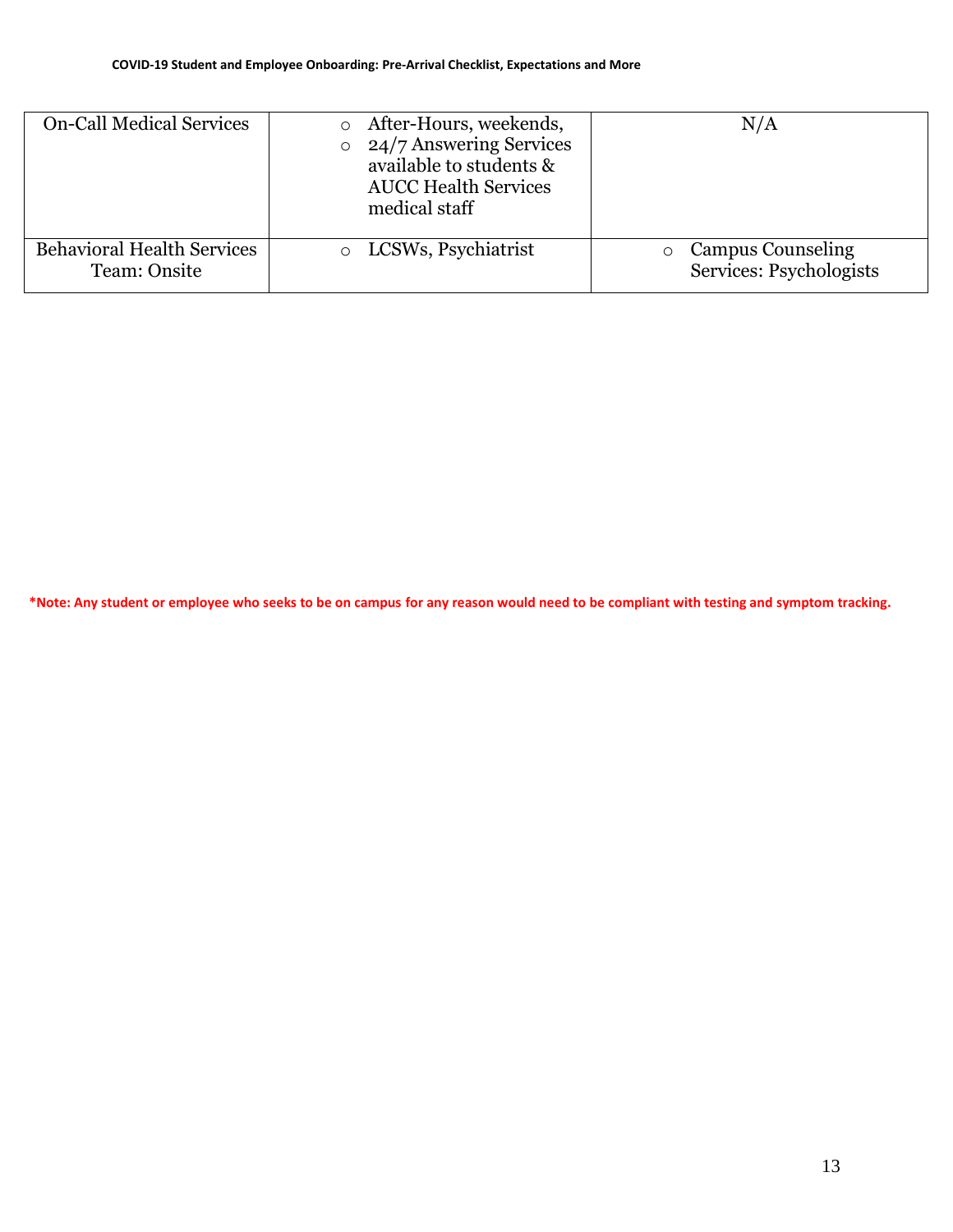| <b>AUCC Student Health and Wellness Isolation Care</b>                                                                                                                                                                                                                                                                                                        |
|---------------------------------------------------------------------------------------------------------------------------------------------------------------------------------------------------------------------------------------------------------------------------------------------------------------------------------------------------------------|
| Initial telehealth visits by AUCC Health Services for students in isolation.<br>$\circ$<br>(Recommend AUCC Health Services team provide students with<br>$\circ$<br>COVID-19 care package if needed).                                                                                                                                                         |
| Follow-Up by AUCC Health Services team at least daily or more frequently if needed, via in-<br>$\circ$<br>person, phone, telehealth visits.<br>SHWC available to provide Medical Services*<br>$\circ$<br>In-person visits as appropriate in SHWC's negative pressure room (following<br>$\circ$<br>communication between AUCC Health Services and SHWC team); |
| AUCC Health Services team performs on-site, in-person wellness checks for students as needed<br>$\circ$<br>for example, if no communication from student in a few days and/or student requires<br>additional items in care package like antipyretics, etc.)                                                                                                   |
| At least once weekly meetings with AUCC Health Services team to update SHWC team on each<br>$\circ$<br>student's status; daily updates as appropriate.                                                                                                                                                                                                        |
| On-Call/After-hours*: SHWC After-hours answering services available to students; MSM<br>$\circ$<br>Medical Provider available to AUCC Health Services team for consults.                                                                                                                                                                                      |
| Medical Evaluation by SHWC<br>$\circ$                                                                                                                                                                                                                                                                                                                         |
| <b>Emergency Care: 911</b><br>$\circ$                                                                                                                                                                                                                                                                                                                         |

**Student Quarantine Model (2021-2022) \*Note: Any student or employee who seeks to be on campus for any reason would need to be compliant with testing and symptom tracking.**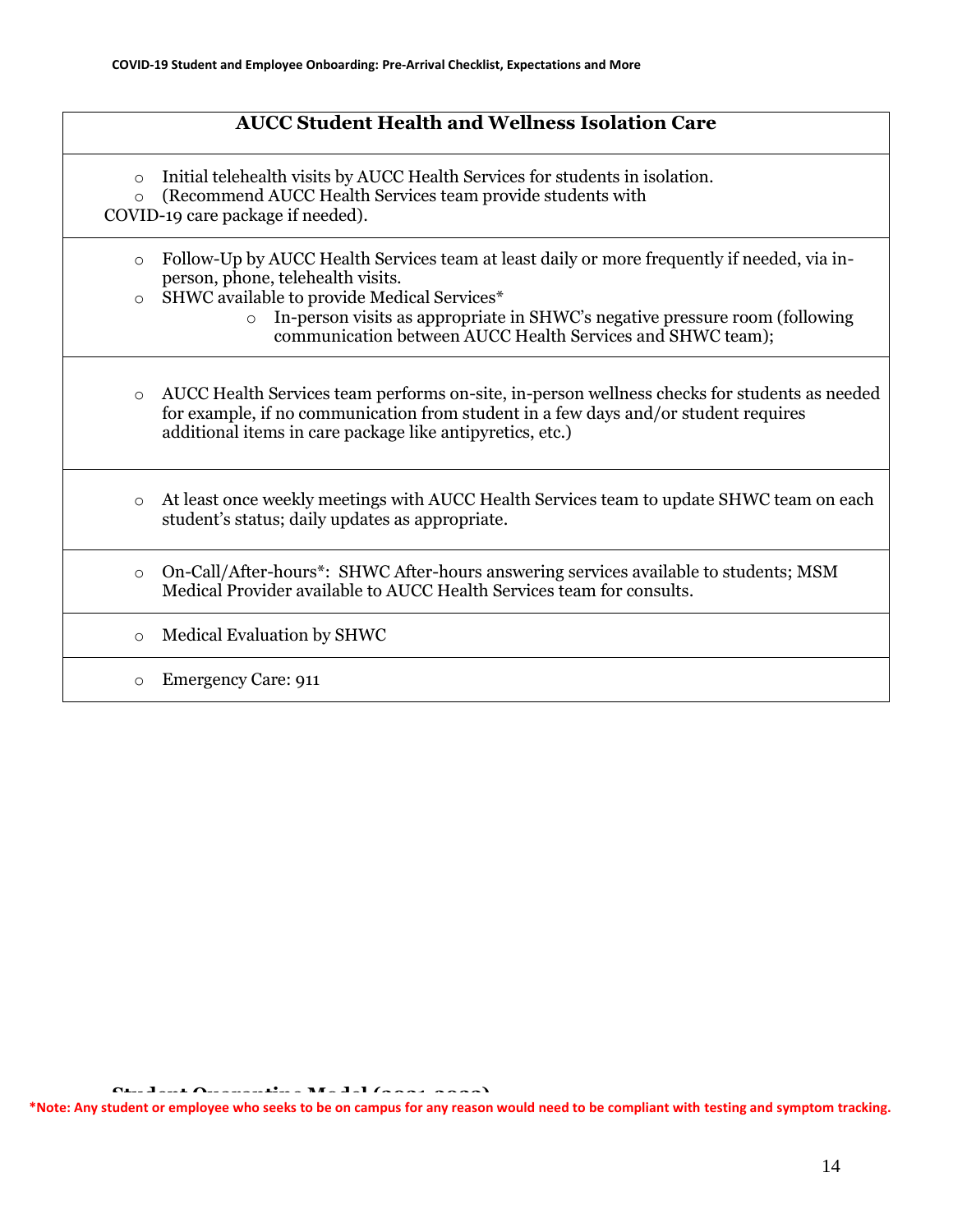### **AUCC Student Health and Wellness Quarantine Care**

 $\circ$  Initial phone/email communication by AUCC Health Services team for students in quarantine o (Recommend AUCC Health Services team provide student with

COVID-19 care package if needed)

- $\circ$  Follow-Up by AUCC Health Services team at least 2-3 days in person or more frequently if needed; Daily phone/telehealth visits in between in-person visits.
- $\circ$  In-person visits as appropriate in SHWC's negative pressure room (following communication btw/ AUCC Health Services and SHWC team);
- o AUCC Health Services team performs on-site, in-person wellness checks for students as needed
- o (if no communication from student in a few days and/or student requires additional items in care package like antipyretics, etc.)
- o At least once weekly meetings with AUCC Health Services team to update SHWC team on each student's clinical status; more frequently as appropriate.
- o On-Call/After-Hours\*: SHWC After-hours answering services available to students; MSM SHWC provider available to AUCC Health Services team.

o Emergency Care: 911

**\*Note: Any student or employee who seeks to be on campus for any reason would need to be compliant with testing and symptom t Student Behavior Health Model (2021-2022) racking.**